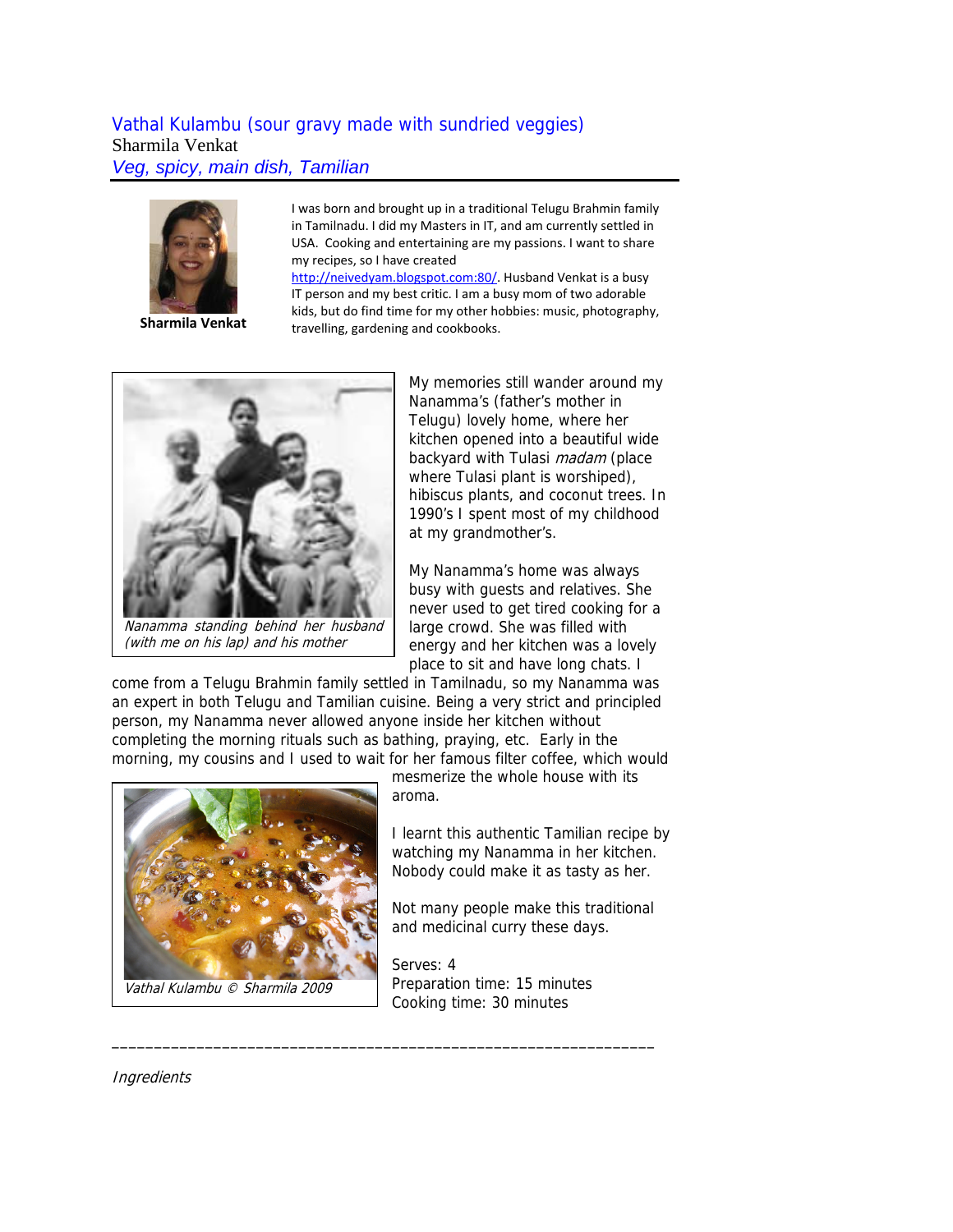• Sundakkai (Turkey berry) or manathakali vathal (black nightshade) – 0.5 cup



Sundakkai's scientific name is **Canthium** inerme; Manathakkali vathal is Solanum nigrum. They are prepared by soaking them in sour yoghurt and salt. Later they are sun dried till crisp and dry. Manathakkali is high in vitamins and has many medicinal

properties. It is used as a cardiac tonic. It corrects disorders of nutrition. The fruit of the plant serves as an effective laxative and improves appetite. Sundakkai is good for skin ailments and liver disorders. It has the medicinal values for increasing the appetite and relieves colds. Root and leaves are used for waist cramp, traumatic injury and gastric pain, and as antitussive, amenorrhea and analgesic. It is also good for chronic coughs.

If you don't have manathakkali vathal, you can use fried bitter gourd or okra.

- Sundakkai or Manathakkali vathal 0.5 cup
- Medium sliced onions 1 cup
- Tomato puree 1 cup
- Thick Tamarind puree 1 cup (from a big lemon size tamarind)
- Turmeric powder 1 tsp
- Jaggery or cane sugar– 2 tbsp
- Water 0.5 cup
- $Oil 3-4$  tbsp
- Vathal kulambu powder 2 tsp
- Salt to taste

# For Tempering

- Mustard seeds 0.33 tsp
- Fenugreek Seeds 0.33 tsp
- Red chillies- 3-4
- Curry leaves- a handful
- Asafoetida- 0.33 tsp

# To make vathal kulambu powder, if needed.

- Coriander seeds 1 tsp
- Red gram dal (thoor dal)  $-2$  tsp
- Gram dal (chana dal) 2 tsp